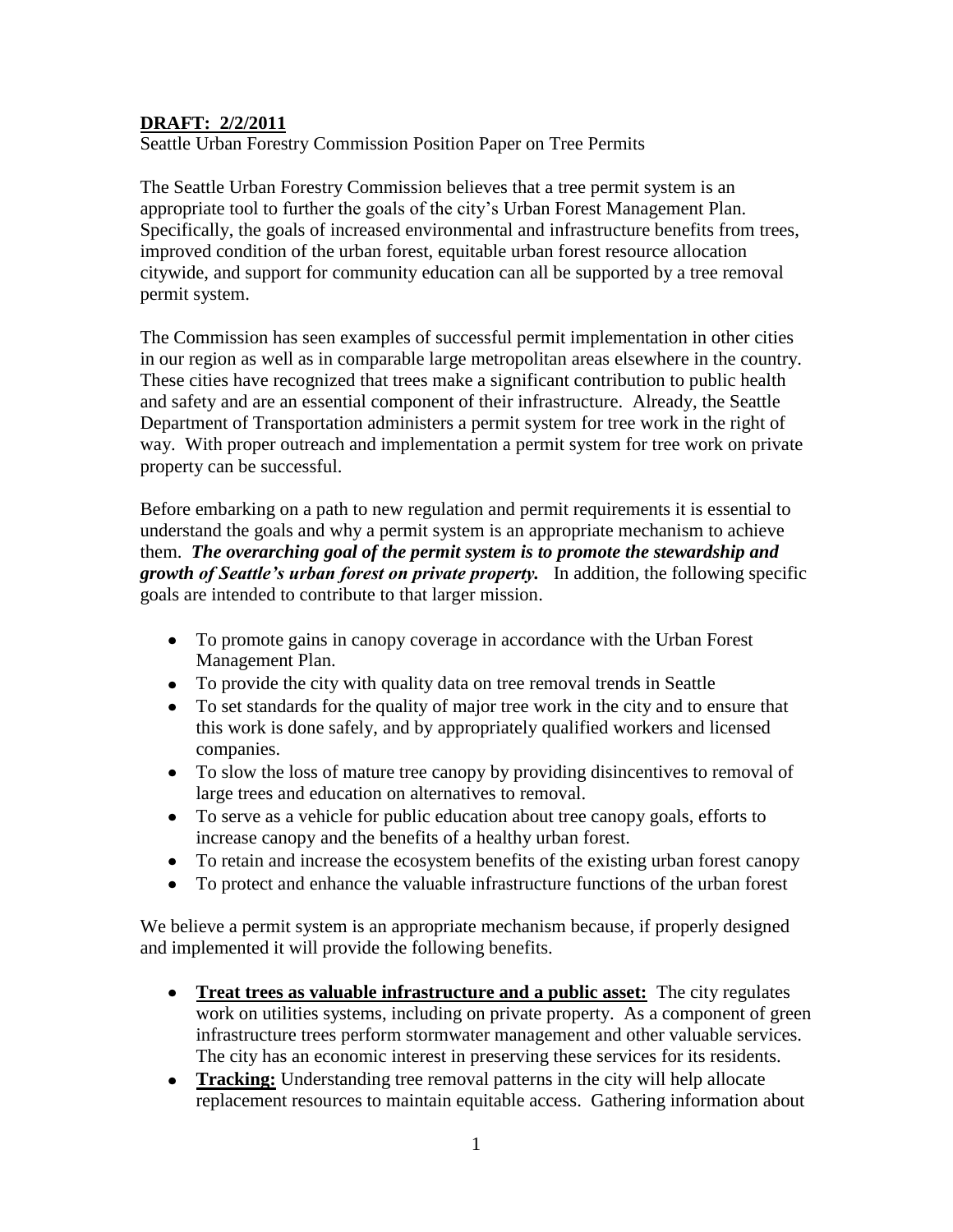why people choose to remove trees will help target education, intervention and planting programs to make effective use of public investment.

- **Enforcement:** Seattle relies primarily on a complaint based system of reporting to enforce tree regulations. The permit system should support this approach by creating an online data base of permit applications so that community members and city staff can quickly search by address to determine whether work has been permitted and what data was entered into the application. In addition proper tracking can bring to light any patterns of violation which might exist and need to be addressed.
- **Safety:** Tree Removal in an urban area has inherent risks. The safety of the people doing the work and of the public in general merits that professional standards be established for the removal of large trees. A permit system is a necessary component of establishing and enforcing these standards.
- **Revenue:** Permit Fees can be set such that the system is revenue neutral. In addition, a permit system allows a simple mechanism for reasonable punitive fines when violated.

# **UFC Assumptions about a Permit System:**

- 1) The permit system should be easy to understand and use for a typical property owner.
- 2) The permit system should be revenue neutral, collecting reasonable fees to cover the cost of operation.
- 3) Just as building permits are not intended to prevent development, tree removal permits are not intended to prevent removal but to ensure that it is done safely and with consideration for the public interest in maintaining a healthy urban forest.
- 4) The Permit system should apply to all zones, recognizing the different canopy goals and land use patterns of each.
- 5) On lots undergoing development, tree removal should be regulated by the Land Use and/or Building Permit processes. This system is intended for lots outside the development process.
- 6) The permit system should apply to all parcels within the city equally, excepting only parks and right of way because of their existing management systems.
- 7) Pruning should be addressed in the permit system. Topping or other excessive pruning which will permanently damage or kill a tree can be considered equivalent to removal.
- 8) The system should consider mechanisms for replacement canopy lost to permitted removals.
- 9) Tree removals should be divided into three or more general categories depending on safety and the public interest.
- 10) Because this system is intended for lots outside of development, the question what department should administer the permits is an open one.

In order to align with these assumptions we recommend that permits be available through a web based interface and also in person through the administering department or Neighborhood Service Centers. The on line interface should ask questions that provide useful data to the city while being accessible at a homeowner level. In addition, the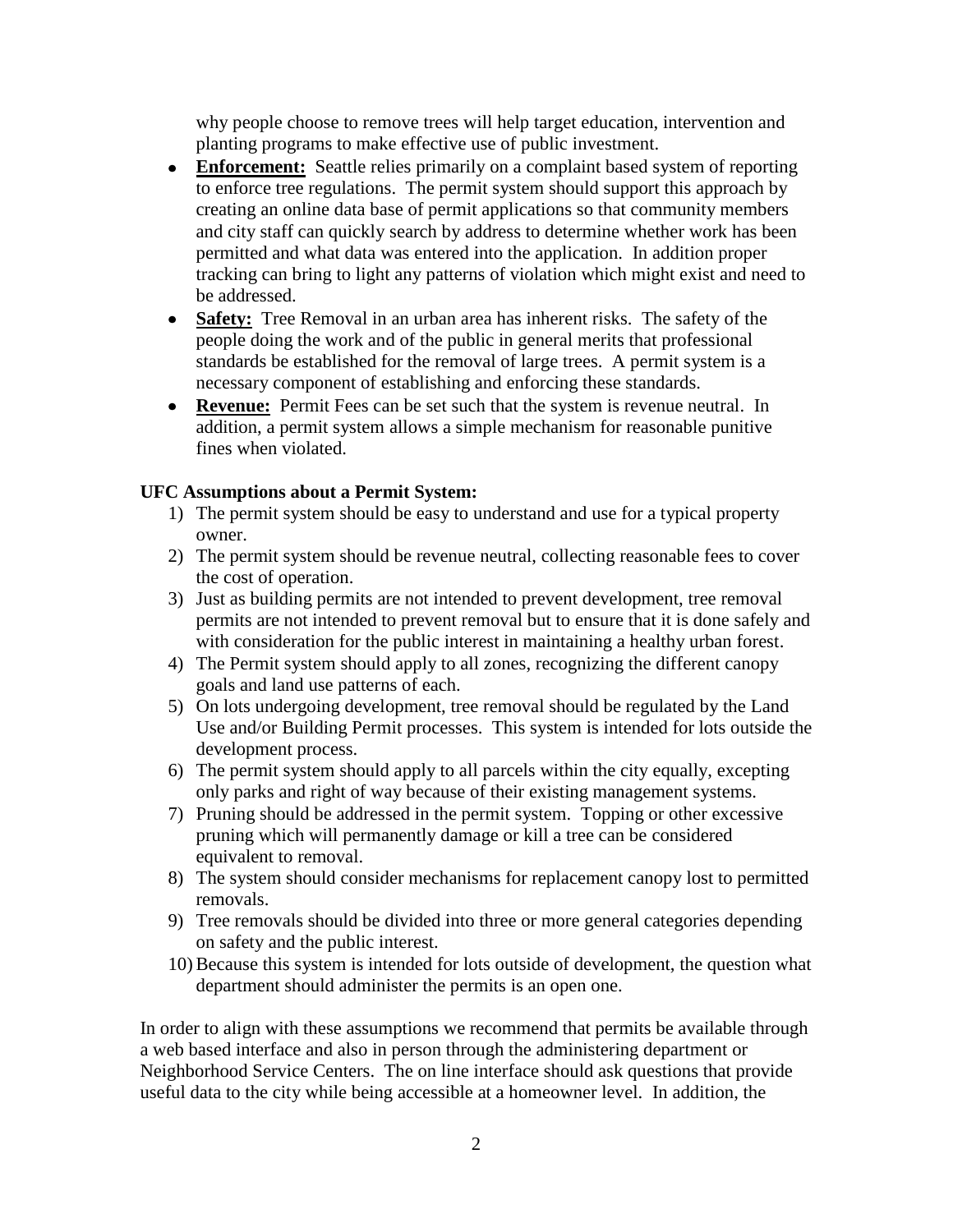interface should be designed to offer information on alternatives to removal, incentives to retention and replacement or replanting programs. Links to information on proper pruning and anti-topping regulations could also be incorporated into the welcome screen.

These questions should be adequate to divide the system response into three categories. These would be based primarily on the size of the tree but could also consider condition, species, quantity, location, and possibly lot size in some cases. Some sub-sets will also be necessary in certain cases. An example of questions we think would meet the permit goals is available in Appendix A.

The three general categories of removal we envision would be:

# **Registration Only**

The first category would be for removals requiring only registration and no fee. This would be based on size and possibly quantity thresholds. In these cases the applicant would be thanked for registering and informed that the work can proceed at any time A record of the application data and case number would be provided to the applicant and filed in the on-line data base. The applicant would also receive information on the value of trees in the urban forest, and links to resources or programs promoting stewardship and retention or replanting.

# **Level 1 Permit Required**

For trees requiring a level 1 permit the system would inform the applicant and prompt them to pay a reasonable fee on line or the administering department or a neighborhood service center. If paying on line the applicant would get a .PDF of the permit to print or keep electronically for their records. If not then the system would generate a .PDF of the application data and a case number which could be taken to a payment location. In either case the information would also be available in the on line permit data base. The applicant would also receive the information and resource links listed above.

# **Level 2 Permit Required**

For trees requiring a level 2 permit there would be a larger fee and a requirement that the work be done by a certified arborist. If the questionnaire indicates that the applicant is, or has hired, an arborist then the permit will be available on line. If not, the applicant will receive a case number and instructions on contacting an arborist to complete the process. A higher level of information would be expected for level two permits including general species information.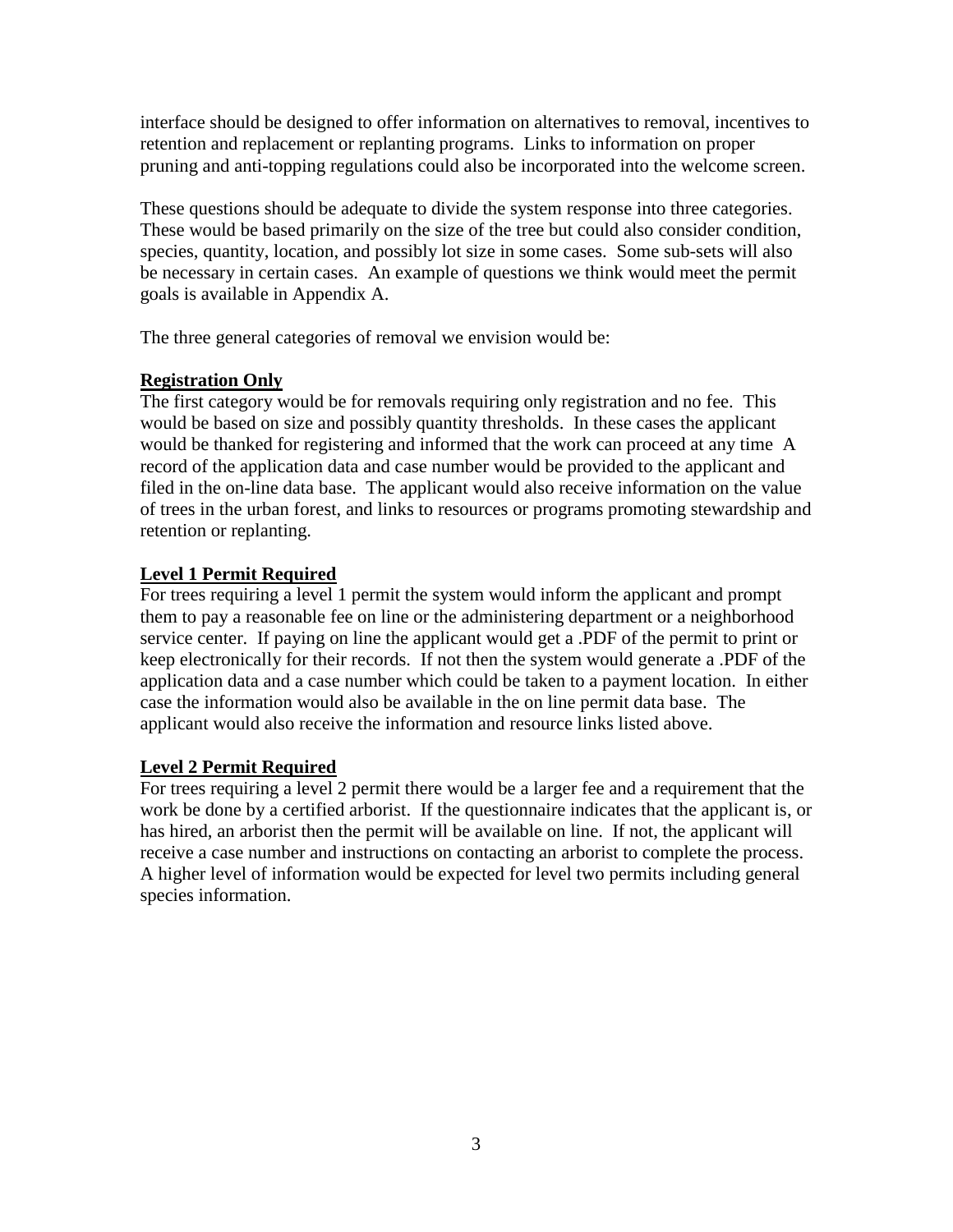#### **Apendix A:**

Examples of questions the interface could ask of someone applying for a permit:

#### **Name and address of applicant**

#### **Preferred contact method and info**

#### **Address of removal**

## **Applicant Relationship to Property (multiple choice)**

- **1) The Property Owner or Manager**
- **2) A Renter of the property (note: if this is selected the permit should then require consent from the owner)**
- **3) A Certified Arborist hired to remove the tree (enter Seattle business license number)**
- **4) A licensed contractor hired to remove the tree (enter Seattle business license number)**
- **5) Other (please specify)**

*At this point the system should have enough information to understand parcel zoning and size, applicant qualifications, and to check for current development permits. The following questions or the permit requirements may be informed by this information.*

#### **Do you intend to remove the tree entirely or prune the tree?**

*Make information available about sever pruning regulations*

**How many trees do you intend to remove from the property?**

**For each tree you intend to remove please answer the following questions:**

#### **Is this tree**

- **1) Deciduous (broad leafed)**
- **2) Conifer (needle leafed)**

Make icons available to help choose

#### **What is the approximate diameter of the tree trunk at 54" above the ground?**

- 1)  $< 6$ "
- **2) 6"-12"**
- **3) 12"-18"**
- **4) 18"-24"**
- **5) > 24"**

Provide a help button with information on measuring and guidelines for multi-stem trees.

#### **What is the tree Species?**

Provide a List common species with images to choose from and also a not sure option.